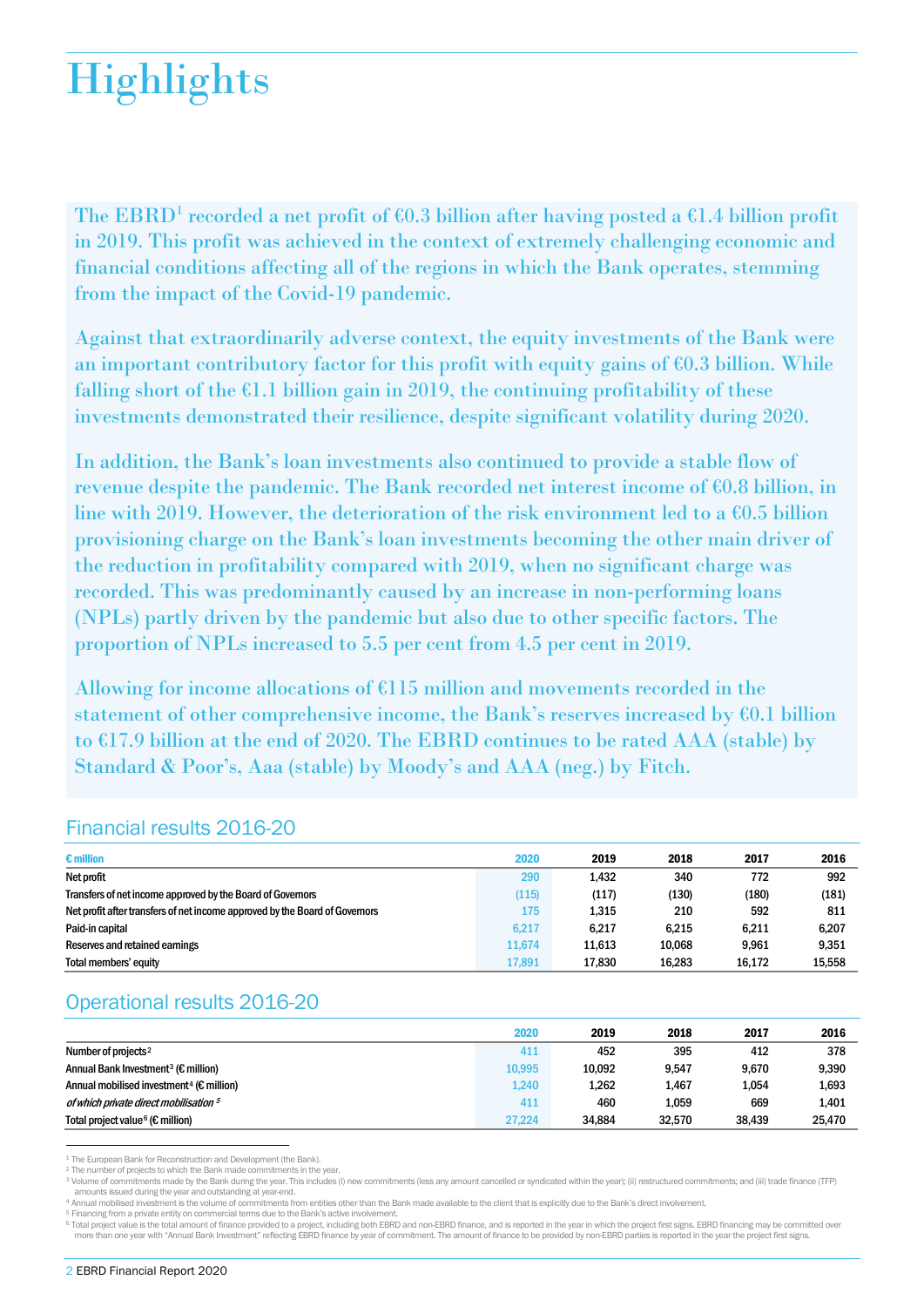The Bank engages primarily in Banking and Treasury activities. Banking activities represent investments in projects that, in accordance with the Agreement Establishing the Bank, are made for the purpose of assisting the economies in which the Bank invests in their transition to open, market economies whilst fostering sustainable and inclusive growth and applying sound banking principles. The main investment products are loans, share investments and guarantees. Treasury activities include raising debt finance, investing surplus liquidity, managing the Bank's foreign exchange and interest rate risks and assisting clients in asset and liability management.

# Banking operations

### Operational results

Annual Bank Investment amounted to €11.0 billion[7](#page-1-0) in 2020, comprising 411 investment operations and activity in 85 trade finance agreements under the Trade Facilitation Programme (2019: €10.1 billion, 452 investment operations and 81 trade finance agreements).

The EBRD invested in 37 economies in 2020 with investment by region as follows: €2.1 billion in the southern and eastern Mediterranean (SEMED); €1.9 billion in eastern Europe and the Caucasus; €1.8 billion in south-eastern Europe; €1.7 billion in Turkey; €1.4 billion in central Europe and the Baltic states; €1.1 billion in central Asia; and €0.9 billion in Cyprus and Greece combined.

The economies in which the Bank invests were affected by the Covid-19 pandemic in 2020. The Bank continued to support key economic sectors through an investment package dedicated to helping those economies respond to the pandemic. In 2020, Annual Bank Investment in the financial sector reached €4.4 billion, with the majority of financing directed via partner banks to small and medium-sized enterprises, to projects supporting environmental sustainability, to facilitating international trade and to projects developing capital markets. A further €3.9 billion was invested in the sustainable infrastructure sector and €2.7 billion in the diversified corporate sectors.

The Bank's portfolio of investment operations<sup>[8](#page-1-1)</sup> increased from €46.1 billion in 2019 to €48.4 billion by the end of 2020. The growth in the Bank's portfolio reflected the strong level of new investments but was partially offset by the weakening of the US dollar during 2020 (€/\$1.12 at end-2019 compared with €/\$1.23 at end-2020) resulting in a decrease in the euro value of the Bank's US dollar-denominated assets.

Gross disbursements[9](#page-1-0) reached €7.6 billion in 2020, above the €7.2 billion disbursed in 2019. Loan repayments of €4.1 billion (2019: €4.8 billion), equity divestments of €0.5 billion (2019: €1.0 billion) and a reduction of the euro value of

US dollar-denominated assets resulted in operating assets<sup>[10](#page-1-2)</sup> of €33.3 billion at end-2020, up from €31.8 billion at end-2019.

Operating assets comprised €28.8 billion of disbursed outstanding loans (2019: €27.1 billion) and €4.5 billion of disbursed outstanding equity investments at historic cost (2019: €4.7 billion) at 31 December 2020.

In addition to Annual Bank Investment, annual mobilised investment reached €1.2 billion, comprising €0.4 billion of direct mobilisation from the private sector, principally through syndicated and parallel loans and a further €0.5 billion of unfunded risk participations the Bank attracted on its own projects. In addition, the Bank mobilised €0.3 billion from public sector sources.

Total external financing (finance directly mobilised by the EBRD plus additional investment attracted by projects the Bank invested in) on signed EBRD projects reached €17.2 billion in 2020 compared with €25.1 billion in 2019, largely reflecting a substantial decrease in external financing from private non-bank sources.

The Bank's activities in 2020 remained strongly supported by donor funding, including the Special Funds, the Cooperation Funds and the Trust Funds to support the economic development of the West Bank and Gaza. These broad-based results reflect an ongoing commitment to the transition of members within the EBRD regions as they build and strengthen sustainable, inclusive, open market economies.

### Financial performance

Banking operations recorded a net gain of €0.1 billion<sup>[11](#page-1-1)</sup> for 2020, compared with the gain of €1.5 billion for 2019. The Banking profit for the year is primarily attributable to €0.3 billion in gains from equity investments and €0.8 billion of net interest and fee income, offset by €0.4 billion of expenses and depreciation and €0.5 billion of provisioning charges. In comparison to 2019, gains from equity investments fell by €0.8 billion, and provisioning charges increased by €0.5 billion, there being no significant provisioning charge in 2019. The contributions from both share investments and provisioning are expected to continue to show significant variability from year to year, given the volatility of markets in which the Bank invests.

# Treasury operations

### Portfolio

The value of assets under Treasury management at 31 December 2020 was €31.7 billion (2019: €32.0 billion) and borrowings were €48.2 billion (2019: €47.5 billion). The size of Treasury's balance sheet is primarily driven by the requirements of the Bank's internal liquidity policies. The 2020 funding programme was completed as planned with the Bank raising medium- and long-term debt of €13.1 billion (2019: €9.9 billion).

 $^{10}$  Operating assets are the total amounts disbursed less reflows. They do not include accounting fair value adjustments or effective interest rate adjustments associated with amortised cost assets.

<span id="page-1-2"></span><span id="page-1-0"></span> <sup>7</sup> As region/sector amounts and disbursements/repayments are individually reported to one decimal point, the sum of these amounts may create a rounding difference with the Annual Bank Investment total.

<span id="page-1-1"></span><sup>8</sup> The Bank's loans and equity investments at cost together with undrawn commitments.

**Principal outflows from the Bank to a client or other agreed third parties.** 

<sup>11</sup> See note 2 on page 60 for further detail.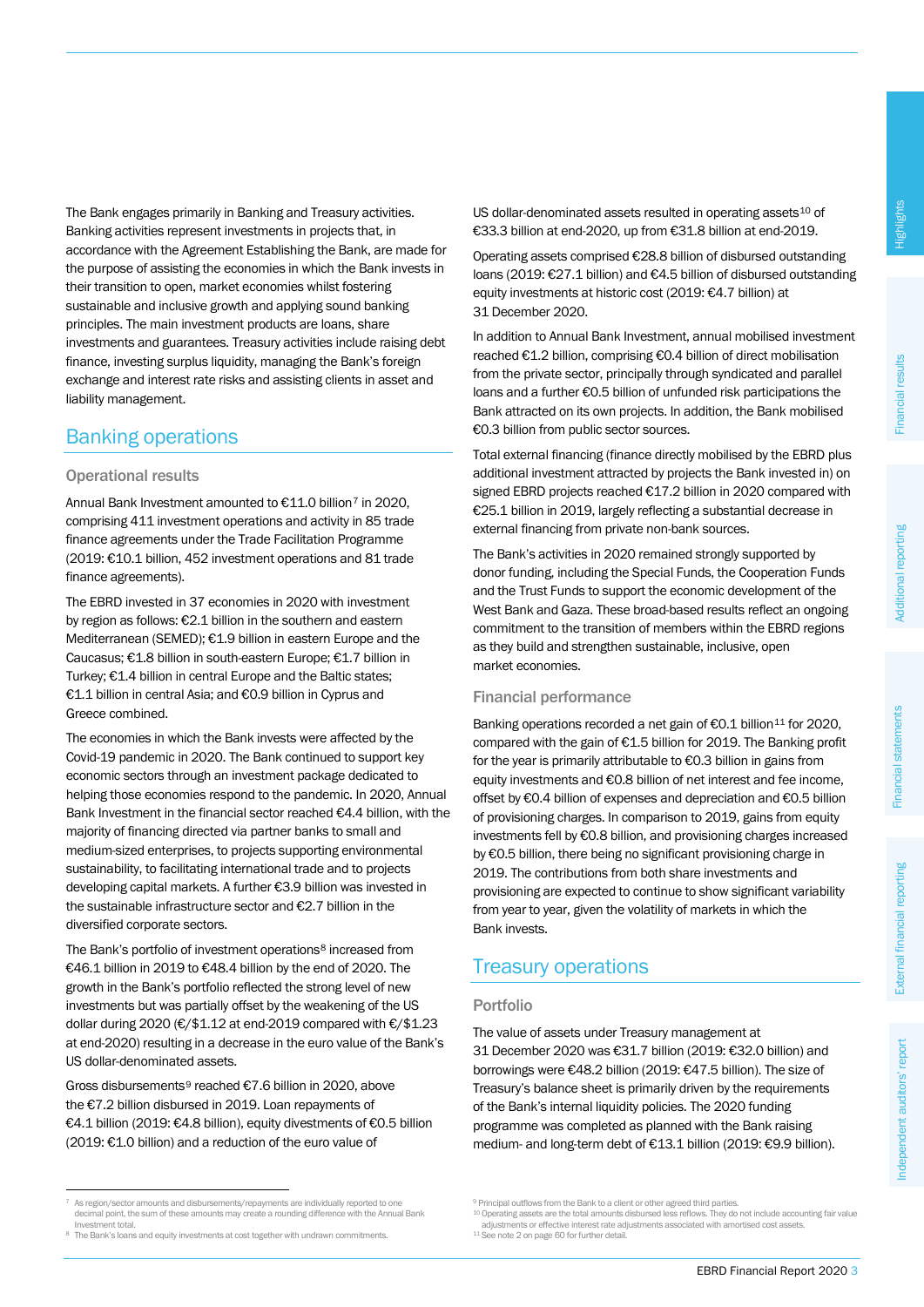#### Financial performance

Before allowing for the impact of non-qualifying and ineffective hedges, Treasury returned a profit of €155 million in 2020 compared with the €140 million gain in 2019. Treasury's performance is internally evaluated before the impact of non-qualifying and ineffective hedges, which is considered to represent an accounting mismatch rather than an underlying economic gain or loss.[12](#page-2-0) After allowing for hedge accounting adjustments Treasury's operating profit for 2020 was €152 million (2019: €95 million loss). Treasury's performance is primarily driven by the generation of net interest income and the fair valuations of derivatives used to manage interest rate and currency risks in the Bank's balance sheet.

# **Capital**

The Bank's authorised share capital is €30.0 billion, of which subscribed capital amounts to €29.8 billion and paid-in capital €6.2 billion. This is unchanged from 31 December 2019.

The calculation of capital for gearing purposes under the Agreement Establishing the Bank is explained in the "Capital management" section of this report on page 54.

### Reserves

The Bank's reserves increased by €0.1 billion to €11.7 billion at the end of 2020.

# **Expenses**

General administrative expenses for 2020, inclusive of depreciation and amortisation, were €466 million (2019: €435 million). The pound sterling equivalent of this figure was £394 million (2019: £388 million).

# Outlook for 2021

This document was approved for issue by the Board of Directors on 14 April 2021. At this point it was clear that the Bank's outlook for 2021 might continue to be heavily influenced by the ongoing impact on the global economy of the Covid-19 pandemic.

The main elements contributing to volatility in the Bank's net earnings are the valuations of its equity portfolio and the level of expected credit losses within its loan book. The economic impact of the crisis could result in depressed profitability for the Bank in 2021 due to both downward pressure on the Bank's equity valuations and increases in loan impairment.

Nevertheless the Bank expects its capital strength and liquidity to remain ample to support its operations throughout 2021 and beyond.

<span id="page-2-0"></span> <sup>12</sup> See note 9 on page 63 for a more detailed explanation.